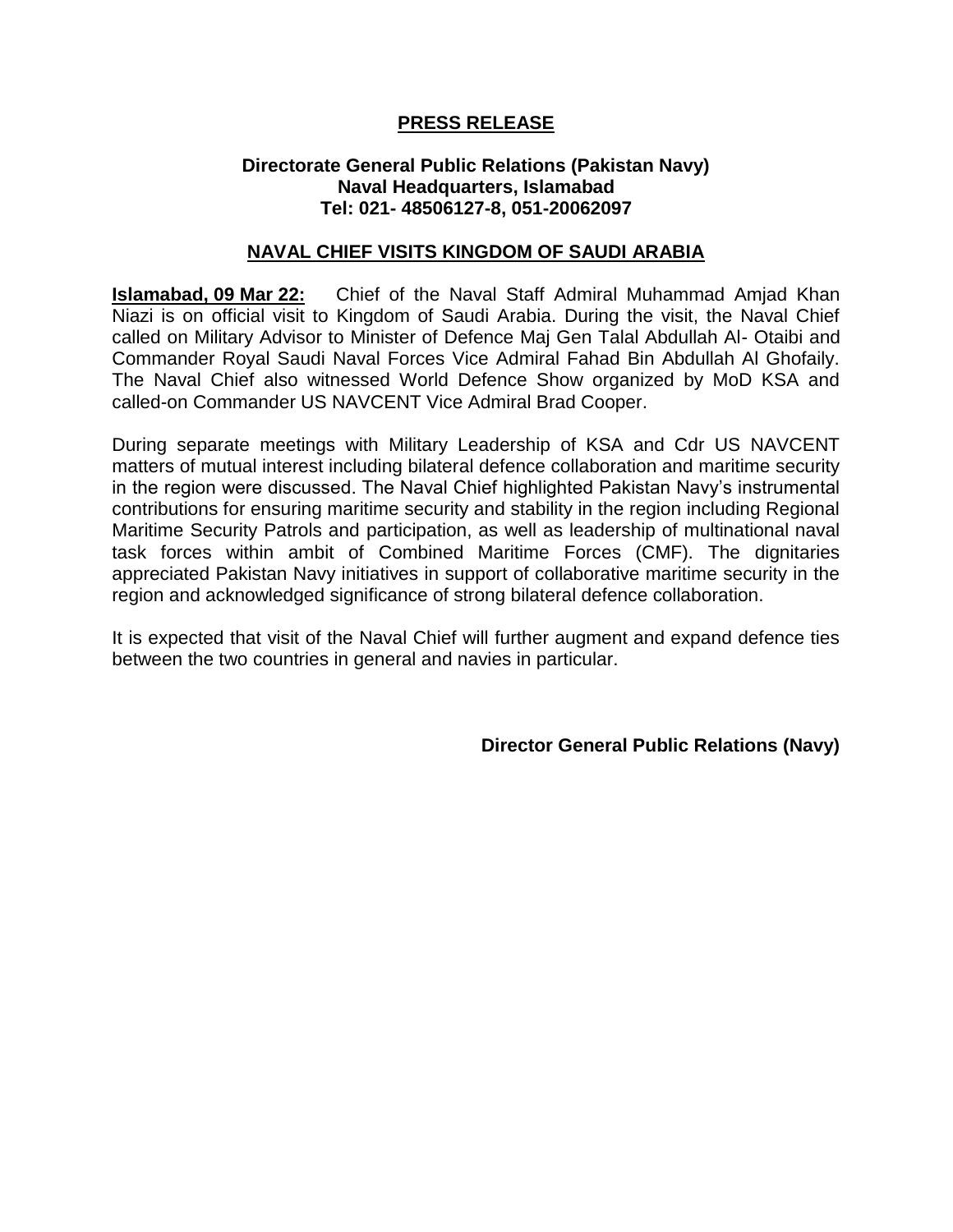

Chief of the Naval Staff Admiral Muhammad Amjad Khan Niazi meeting with Commander<br>US NAVCENT Vice Admiral Brad Cooper during his official visit to Kingdom of Saudi Arabia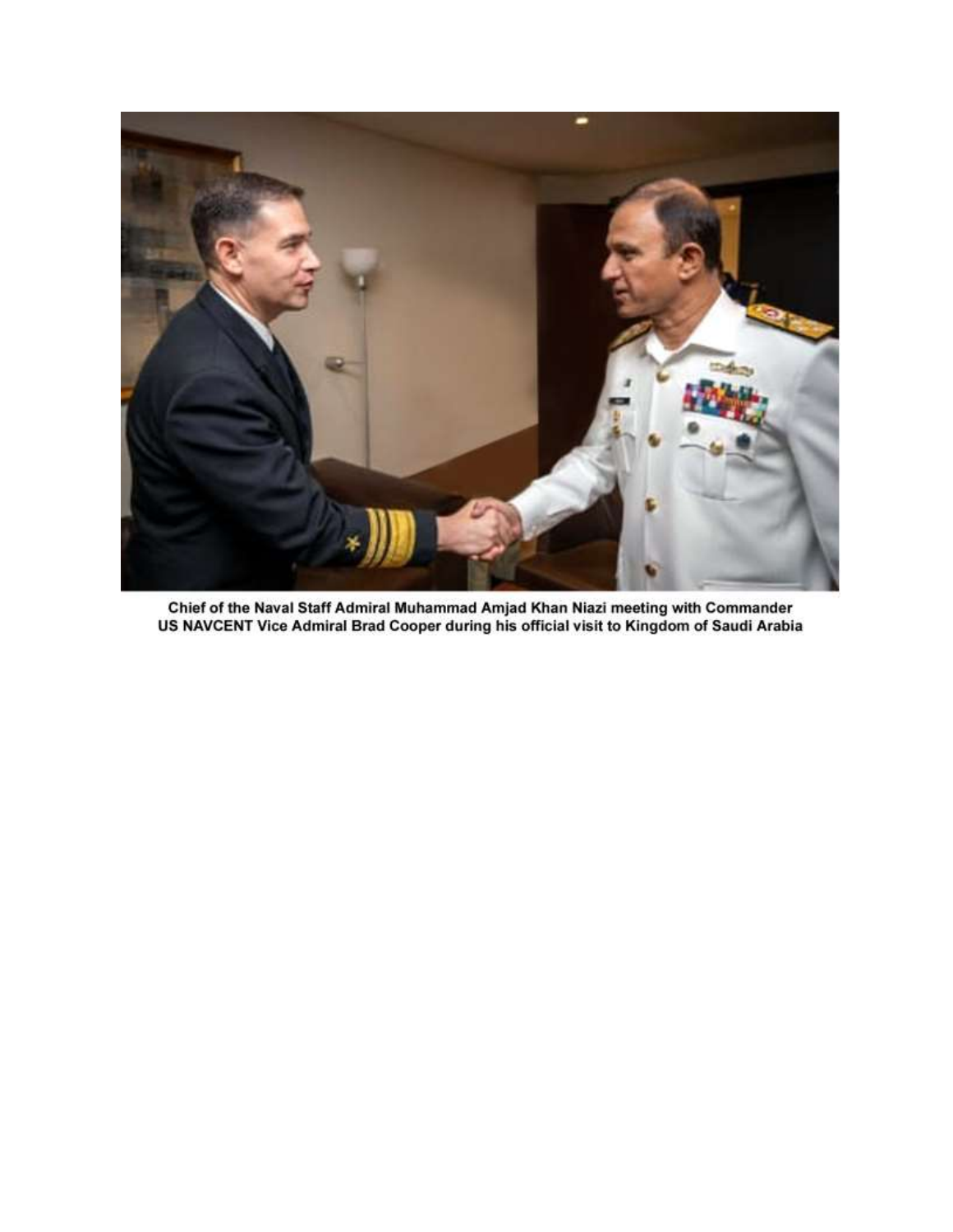

Chief of the Naval Staff Admiral Muhammad Amjad Khan Niazi during meeting with Commander Royal Saudi Naval Forces<br>Vice Admiral Fahad Bin Abdullah Al Ghofaily during his official visit to Kingdom of Saudi Arabia